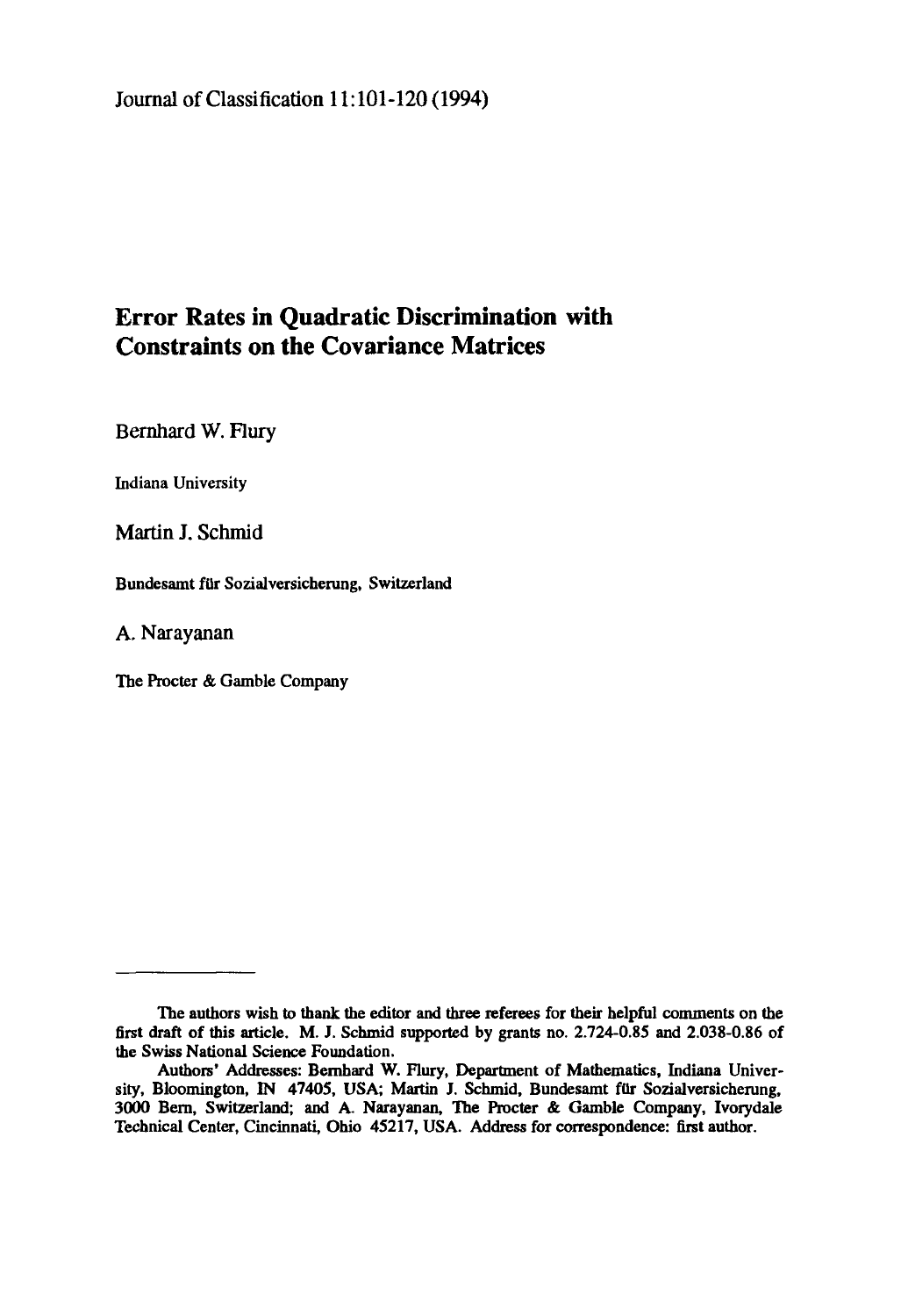**Abstract:** In multivariate discrimination of several normal populations, the optimal classification procedure is based on quadratic discriminant functions. We compare expected error rates of the quadratic classification procedure if the covariance matrices are estimated under the following four models: (i) arbitrary covariance matrices, (ii) common principal components, (iii) proportional covariance matrices, and (iv) identical covariance matrices. Using Monte Carlo simulation to estimate expected error rates, we study the performance of the four discrimination procedures for five different parameter setups corresponding to "standard" situations that have been used in the literature. The procedures are examined for sample sizes ranging from 10 to 60, and for two to four groups. Our results quantify the extent to which a parsimonious method reduces error rates, and demonstrate that choosing a simple method of discrimination is often beneficial even if the underlying model assumptions ate wrong.

Keywords: Common principal components; Linear Discriminant Function; Monte Carlo Simulation; Proportional Covariance Matrices

#### **1. Introduction**

Suppose the *p*-variate random vector  $X$  is measured in  $k$  populations, with density function  $f_i(x)$  and prior probability  $\pi_i$  in the *i*-th group  $(i = 1, \ldots, k)$ . Discriminant analysis is concerned with finding a partition  $\mathbb{R}^p = R_1 \cup R_2 \cup \cdots \cup R_k$  such that an observation x with unknown group membership is classified into the *i*-th population if  $x \in R_i$ . If we choose the partition such as to minimize the total probability of misclassification, each region of classification  $R_i$  contains all points  $x \in R^p$  such that  $\pi_i f_i(x)$  is the maximum of all  $\pi_i f_i(x)$ ,  $i = 1, \ldots, k$ ; see Anderson (1984, Theorem 6.7.1). For k multivariate normal populations with mean vectors  $\mu_i$  and nonsingular covariance matrices  $\psi_i$ , the classification region  $R_i$  is

$$
R_j = \{ \mathbf{x} \in \mathbb{R}^p : q_j(\mathbf{x}) \ge q_i(\mathbf{x}) \ \forall \ i = 1, \dots, k \}
$$

where the classification functions  $q_i(x)$  are quadratic and given by

$$
q_i(\mathbf{x}) = \mathbf{x}' \mathbf{A}_i \mathbf{x} + \mathbf{b}'_i \mathbf{x} + c_i
$$
 (1.1)

Here,

$$
\mathbf{A}_{i} = -\frac{1}{2} \psi_{i}^{-1}
$$
\n
$$
\mathbf{b}_{i} = \psi_{i}^{-1} \mu_{i}
$$
\n
$$
c_{i} = \log \pi_{i} - \frac{1}{2} \log \det (\psi_{i}) - \frac{1}{2} \mu'_{i} \psi_{i}^{-1} \mu_{i}
$$
\n(1.2)

In practical applications the parameters  $\mu_i$  and  $\psi_i$  are estimated from training samples, and all parameters in  $(1.1)$  and  $(1.2)$  are then replaced by some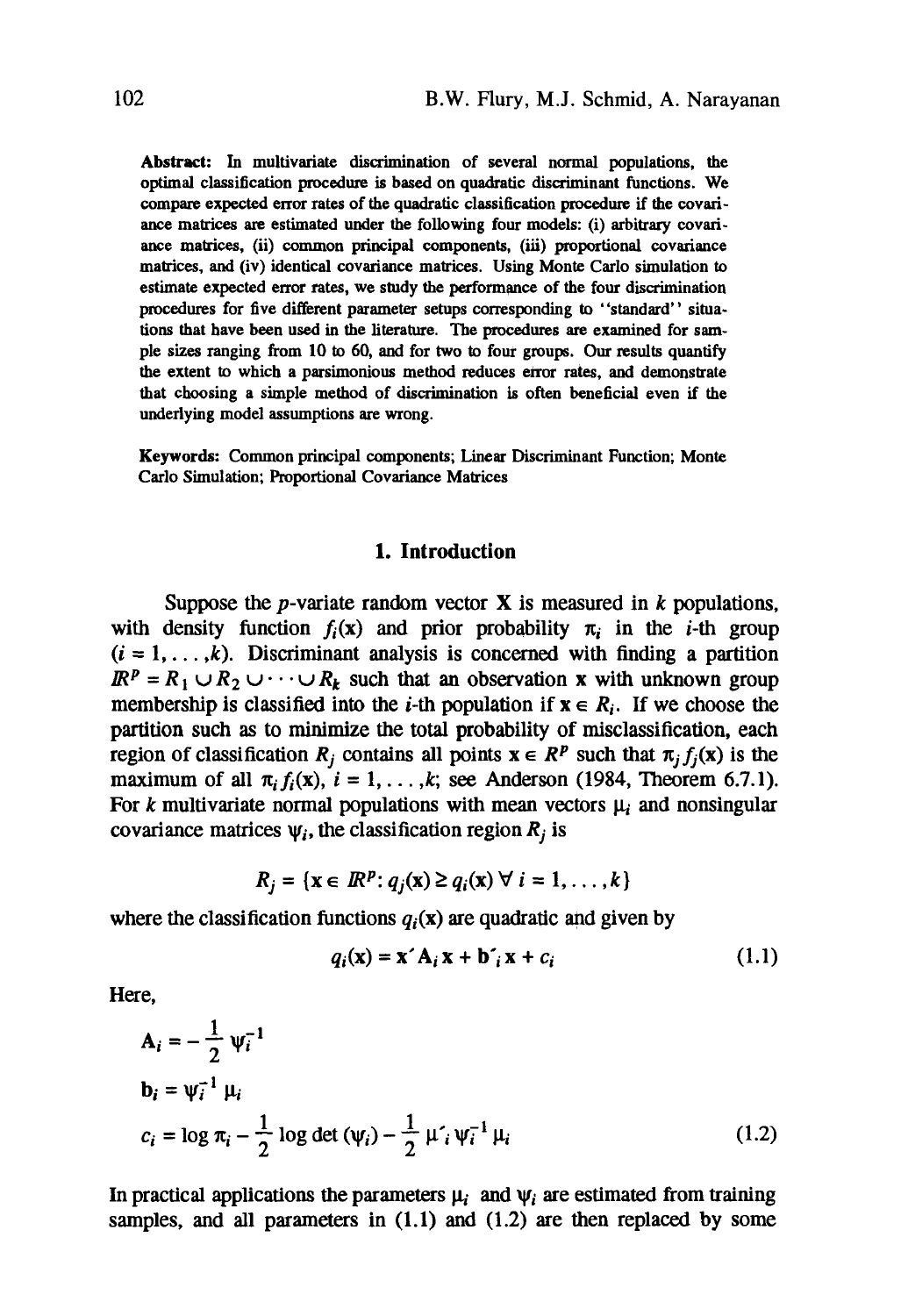estimates  $\hat{\mu}_i$  and  $\hat{\nu}_i$ , which yields estimated classification regions  $\hat{R}_i$ . Since these estimates are subject to sampling error, the resulting classification rule is no longer optimal, i.e., the total probability of misclassification based on  $\hat{R}_1, \ldots, \hat{R}_k$  is not minimal. Evidently the performance of the classification procedure must depend on the precision of the estimates.

Whenever a large number of parameters is to be estimated, the variability of the estimates can be reduced by imposing valid constraints on the parameter space, be it by equating certain parameters, or by setting parameters equal to known (hypothetical) values. In normal theory discriminant analysis the classical assumption is that all covariance matrices  $\psi_i$  are identical, which means that the quadratic classification functions (1.1) become linear. It is well known (see Seber 1984, pp. 299-300) that linear discrimination, whenever appropriate, outperforms quadratic discrimination with no constraints imposed on the covariance matrices. However, this is not the whole story: even in situations where linear discrimination is theoretically wrong, it may outperform the theoretically correct quadratic method in terms of expected error rates. This happens typically for small samples, and indicates that the gain in precision due to reducing the number of parameters is more important than the bias introduced by imposing theoretically wrong constraints.

The performance of linear and quadratic discrimination rules has typically been assessed by simulation studies (e.g., Marks and Dunn 1974, Wahl and Kronmal 1977). More recently, asymptotic expansions have been used to obtain approximate analytical results. O'Neill (1992a) gives an expansion for the mean vector of the linear discriminant function coefficients when in fact the covariance matrices are not equal, and studies it in greater detail in the special case of proportional covariance matrices. The same author (O'Neill 1992b) studies asymptotic error rates of linear and quadratic discrimination rules and gives numerical results for the parameter configuration we call "O'Neill's model" in section 5. In particular, O'Neill gives approximate minimal sample sizes needed for quadratic discrimination to outperform linear discrimination, and finds that the linear discrimination rule is "quite robust to departures from the equal variances assumption (1992b, p. 177)," a result that our simulations confirm. A related study by Wakaki (1990) gives approximate error rates for linear and quadratic discrimination rules when the covariance matrices are in fact proportional.

What all the studies mentioned fail to do is suggest better methods of discrimination, i.e., methods that avoid both the overparameterization of the usual quadratic rule and the oversimplification of the linear rule. The present article is an attempt to fill the gap between linear and quadratic discrimination by imposing constraints (other than equality) on the covariance matrices. Related approaches are discussed in section 7.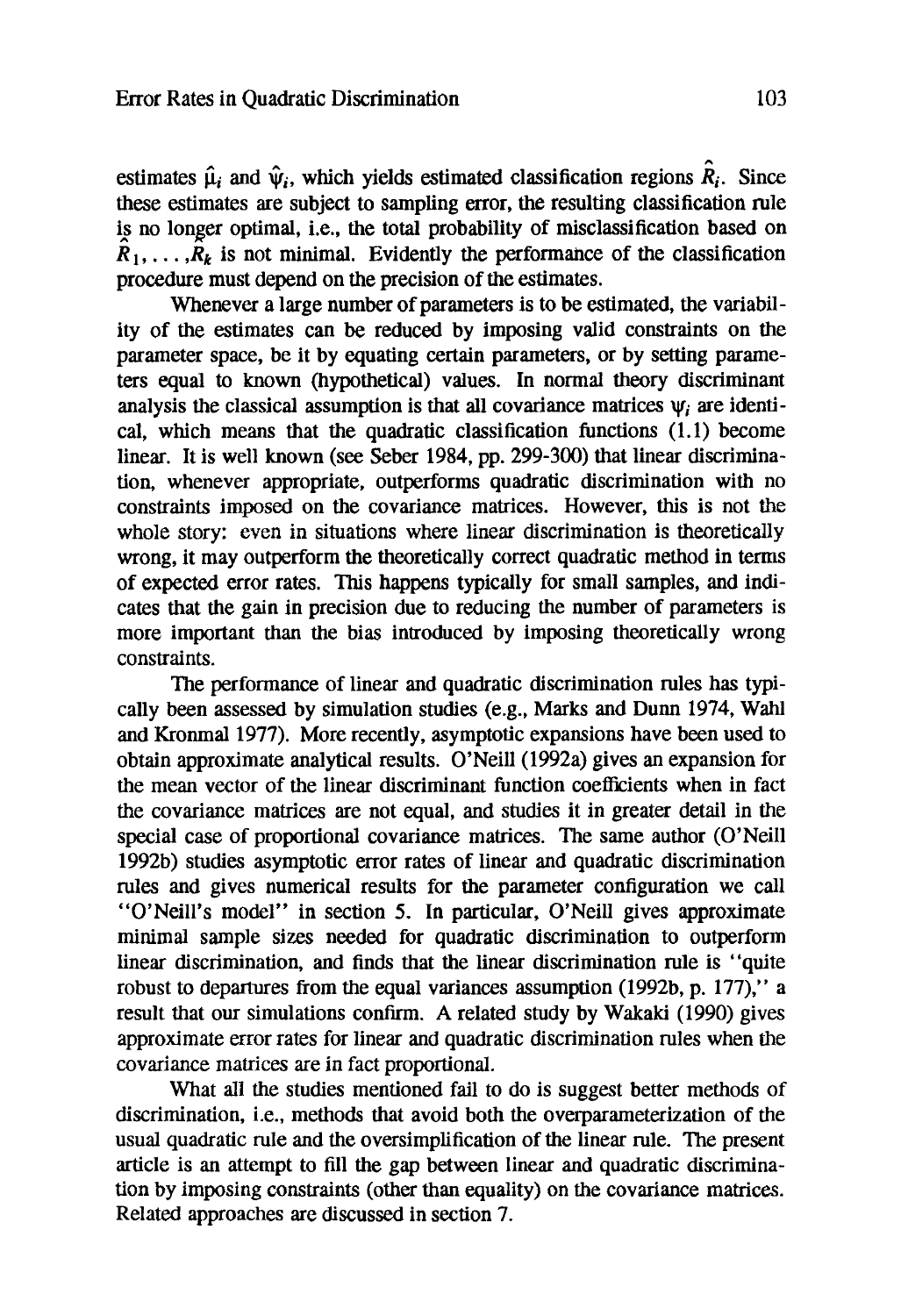## **2. Four Methods of Discrimination**

We will now define four methods of discrimination, or rather, of estimation of the covariance matrices  $\psi_i$ . The estimates will then be substituted in (1.1) and (1.2) to obtain estimated classification regions. All four methods are based on samples of size  $N_i$  from the k populations,  $\min_{1 \leq i \leq k} N_i > p$ . The mean vectors  $\mu_i$  will always be estimated by the sample mean vectors  $\bar{\mathbf{x}}_i$ , and the prior probabilities will be assumed to be known.

**Method** 1: Ordinary **quadratic discrimination.** The covariance matrices  $\psi_i$  are estimated by  $S_i$ , the sample covariance matrices in their usual unbiased form.

**Method 2: Common principal components.** If the common principal component (CPC) model holds, all  $\psi_i$  have identical eigenvectors, i.e., there exists an orthogonal  $p \times p$  matrix  $\beta$  such that  $\Psi_i = \beta \Lambda_i \beta'$ ,  $i = 1, \ldots, k$ , where  $\Lambda_i = \text{diag}(\lambda_{i1}, \ldots, \lambda_{in})$  (see Flury 1988, chapter 4). The classification procedure obtained by replacing the  $\psi_i$  in (1.2) by their maximum likelihood estimates under the CPC model will be referred to as CPC discrimination.

**Method** 3: Proportional **covariance matrices.** This method is based on the assumption that all  $\psi_i$  are proportional (with unknown proportionality factors). Replacing the  $\psi_i$  in (1.2) by their maximum likelihood estimates under proportionality (see Flury 1988, chapter 5) yields a classification procedure which we shall call proportional discrimination.

**Method 4: Linear discrimination.** Assuming equality of all covariance matrices  $\psi_i$ , the common covariance matrix  $\psi$  is estimated by the pooled sample covariance matrix.

We will sometimes refer to the four methods as (1) DIFF, (2) CPC, (3) PROP, and (4) EQU. The following table shows the number of functionally independent parameters to be estimated for covariance matrices under each of the four methods, for dimension  $p$  and number of groups  $k$ :

| Method     | <b>Number of parameters</b> |
|------------|-----------------------------|
| $(1)$ DIFF | $kp(p-1)/2 + kp$            |
| $(2)$ CPC  | $p(p-1)/2 + kp$             |
| $(3)$ PROP | $p(p-1)/2 + p + k - 1$      |
| $(4)$ EQU  | $p(p-1)/2 + p$              |

For Methods 1 and 4, the number of parameters is evident. In Method 3, proportional discrimination,  $k - 1$  proportionality factors are estimated. In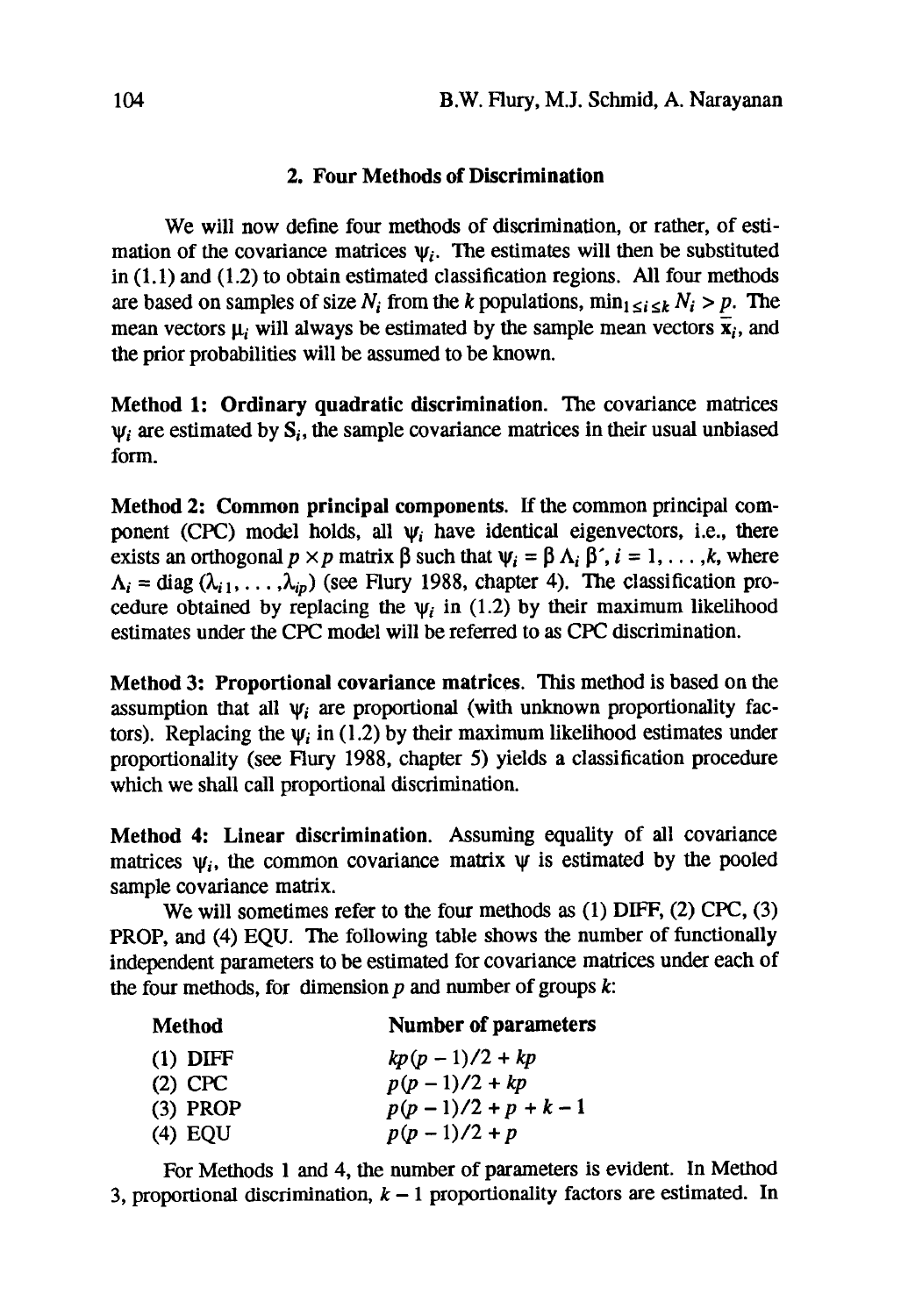Method 2, there are  $p(p-1)/2$  parameters for the single orthogonal matrix, plus p variances (i.e., eigenvalues) for each of the  $k$  groups. This indicates that using more parsimonious methods of discrimination than DIFF may be particularly beneficial if either  $p$  or  $k$  is large. Method 3, proportional discrimination, appears particularly attractive because only a single parameter is added for each additional group. We will later see that proportional discrimination is indeed a useful method.

#### **3. Some Theoretical Background**

Due to the fact that finding exact or approximate expressions for expected error rates for the intermediate procedures 2 and 3 appears mathematically intractable, this paper uses stochastic simulation methods. However, some limited theoretical results will be helpful to identify situations in which a given method might be particularly successful. Asymptotic results comparing Methods 1 and 4 have been obtained, in a special parameter setup that we will discuss in section 5, by O'Neill (1984). Since it is assumed that "good estimation" will lead to small error rates, Flury and Schmid (1992) studied asymptotic variances of discriminant function coefficients under the same four methods as in the current paper, and for  $k = 2$ groups. We give here only a very short summary of a few results that seem most relevant for the choice of parameter configurations to be studied; for a more thorough discussion see Flury and Schmid (1992, pp. 251-260).

- (i) Assume the CPC model holds, then Methods 1 and 2 are theoretically correct. The asymptotic variances indicate that Method 2 does not necessarily yield discriminant function coefficients with smaller asymptotic variances than Method 1, depending on the eigenvalues (i.e., the diagonal elements of the  $\Lambda_i$  - matrices). For instance, if  $\lambda_{1h} - \lambda_{1j} = \lambda_{2j} - \lambda_{2h}$  for all  $(j,h)$ , then CPC discrimination and ordinary quadratic discrimination should do about equally well. On the other hand, if  $\lambda_{ih}^{-1} - \lambda_{1i}^{-1} = \lambda_{2h}^{-1} - \lambda_{2i}^{-1}$  for all  $(j,h)$ , then some of the quadratic coefficients have smaller asymptotic variances if estimated by Method 2.
- (ii) If the  $\psi_i$  are proportional, then Methods 1 to 3 are theoretically correct. The asymptotic results indicate considerable potential advantages of proportional discrimination over both CPC - and ordinary quadratic discrimination, particularly if the dimension  $p$ is large.
- (iii) If  $\psi_1 = \psi_2$ , then linear discrimination is obviously best, and the advantage of using Method 4 over 1 or 2 increases with the dimension p. Interestingly, the variances of discriminant function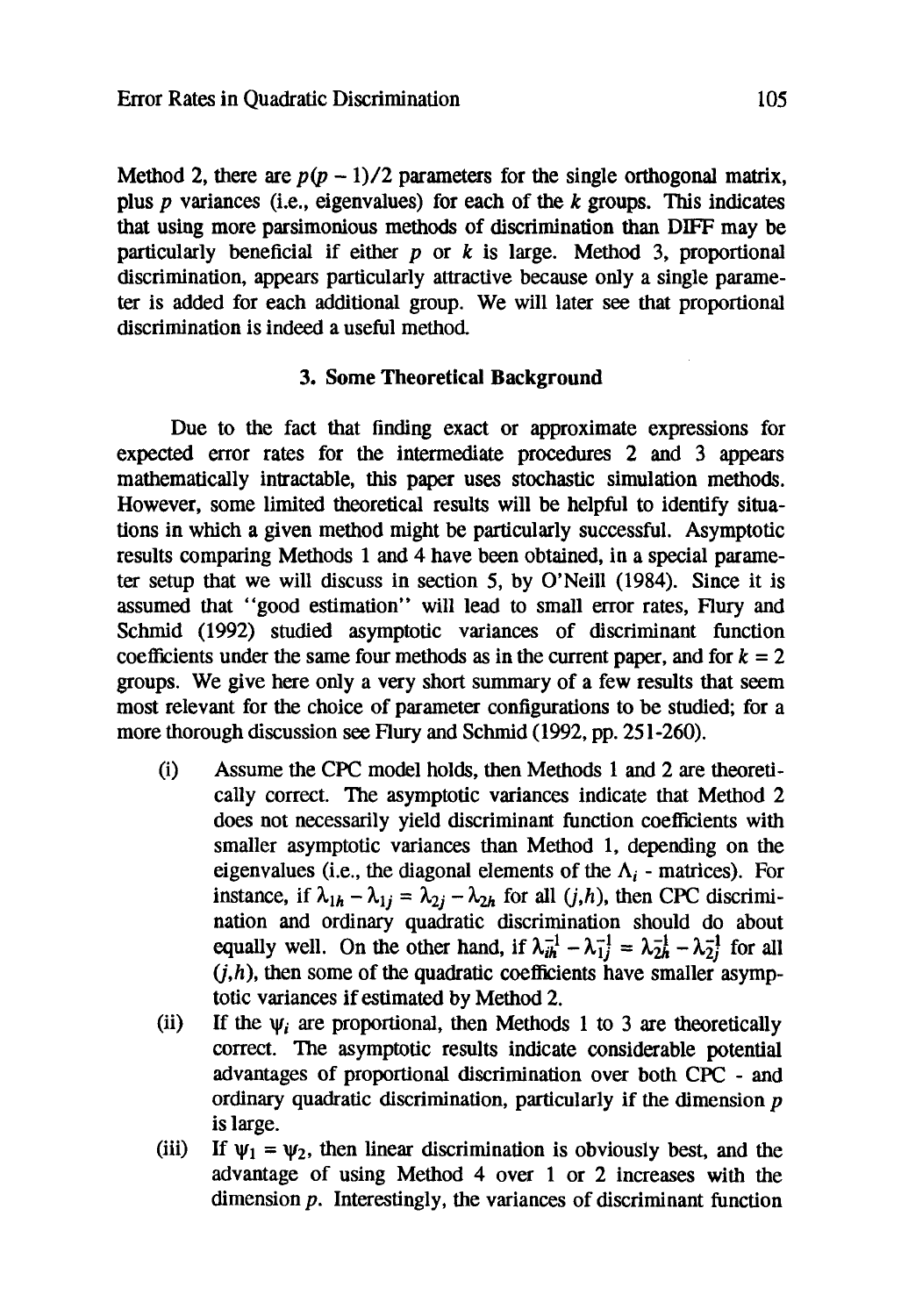coefficients estimated under Method 3 approach those obtained in linear discrimination when  $p$  increases. In other words, for large dimension  $p$  we may expect proportional discrimination to do almost as well as linear discrimination.

Evidently the asymptotic results leave some vital questions open, namely:

- (a) what is the advantage of using a (correct) parsimonious method for small sample sizes?
- (b) What are the effects of using different methods of estimation if the number of groups  $(k)$  is larger than 2?
- (c) How do the constrained procedures 2 to 4 perform if they are applied to situations where they are theoretically wrong? For instance, how does linear discrimination perform if in fact the covariance matrices are proportional?

These are the questions we wish to answer, to some extent, by the simulation study reported in this paper.

#### **4. Comparison of Classification Procedures and Computational Methods**

Given a set of classification functions  $\hat{q}_i(x)$ ,  $i = 1, \ldots, k$ , based on parameter estimates  $\hat{\mu}_i$  and  $\hat{\psi}_i$ , we can determine the classification regions  $\hat{R}_i$ . The total probability of misclassification can then be written as

$$
F(\hat{R}) = \sum_{i=1}^{k} \pi_i \int_{I\!\!R^{p} \setminus \hat{R}_i} f_i(x) dx.
$$
 (4.1)

Following Lachenbruch (1975, p. 30), we call  $F(\hat{R})$  the *actual error rate*.

Different samples will yield different classification regions and thus different actual error rates. If we are interested in general properties of a classification procedure, and not just the performance of a given set of classification functions, the *expected actual error rate*,  $E[F(\hat{R})]$ , seems useful (see Lachenbruch 1975, p. 30).  $E(F(\hat{R}))$  is the expectation of  $F(\hat{R})$  under fixed distribution of populations and for fixed sample sizes. In this paper, we compare expected actual error rates of the Methods 1 - 4 under some specific parameter configurations. We will use simulation methods to determine these error rates because the mathematical difficulties seem prohibitive.

A FORTRAN program to approximate expected error rates by Monte Carlo simulation is described in Schmid (1987, Sec. 5.1 and Appendix II). In the present paper we give only a short outline of computational methods.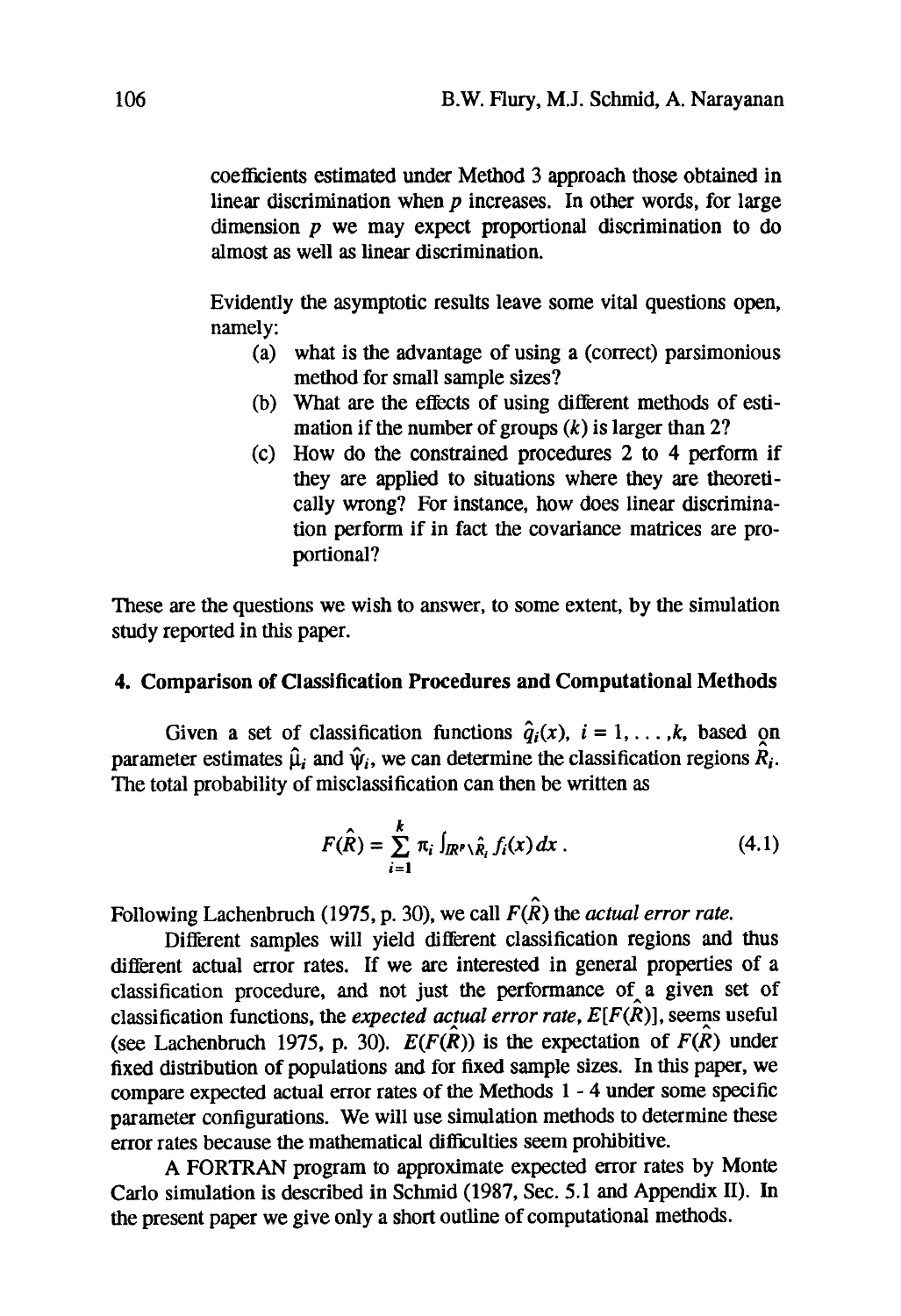For a given parameter configuration, and for fixed sample size, we repeatedly generate the sample statistics  $S_i$  and  $\vec{x}_i$ , using the Wishart variate generator of Smith and Hocking (1972) and a modified Box-Muller transformation, respectively, which is described by Knuth (1969, p. 104).

From S<sub>i</sub> we compute the appropriate estimators for  $\psi_i$  under all four methods, using the algorithms of Flury and Constantine (1985) for the CPC model and of Flury (1986) for the model of proportional covariance matrices. The actual error rates (4.1) are then computed for the four discrimination functions. The averages of repeatedly generated actual error rates serve as estimates for the expected error rates of the four discrimination methods. Standard errors of these means are computed for measuring the precision of the estimated expected error rates.

The actual error rate  $F(\hat{R})$  for a given discriminant function is computed by two different methods, depending on the number of groups.

In the case of  $k = 2$  groups,  $F(\hat{R})$  can be computed as the sum of two one-dimensional integrals: After some transformations, we can apply a slightly modified method of Imhof (1961) to compute the distribution of quadratic forms in normal variables. This method and the solution of some difficulties in finding appropriate integration bounds are described by Schmid (1987, Sec. 5.1.3). A similar extension of Imhof's work can be found in Davies (1973, 1980).

In the case of  $k \ge 3$  groups,  $F(\hat{R})$  can be computed by Monte Carlo integration. To obtain reasonable precision of the integrals, this requires a much larger amount of computing than the method described for the case of two groups.

In this paper we give results obtained for  $k = 2$  and for  $k = 4$  groups. Each of the "situations" or "designs" described in the next section is defined by two mean vectors  $\mu_1$  and  $\mu_2$ , and two covariance matrices  $\psi_1$  and  $\Psi_2$ , corresponding to a two-group case. An associated four group case was generated by using the parameters  $(\mu_1, \psi_1)$ ,  $(\mu_2, \psi_2)$ ,  $(\mu_1 + \delta, \psi_1)$ , and  $(\mu_2 + \delta, \psi_2)$  to define four multivariate normal models, where  $\delta$  is such that groups 3 and 4 are "totally separated" from 1 and 2. This means that the error rate is obtained entirely from the overlap of the densities of the first two groups, and the overlap of groups 3 and 4, which can be done using the numerical method of Imhof (1961) and Schmid (1987). In all calculations the numerical error of integration is strictly less than  $10^{-3}$ .

## **5. Selection of Parameter Configurations**

We will now describe and justify five different parameter configurations, or "designs," for which the Monte Carlo experiment was run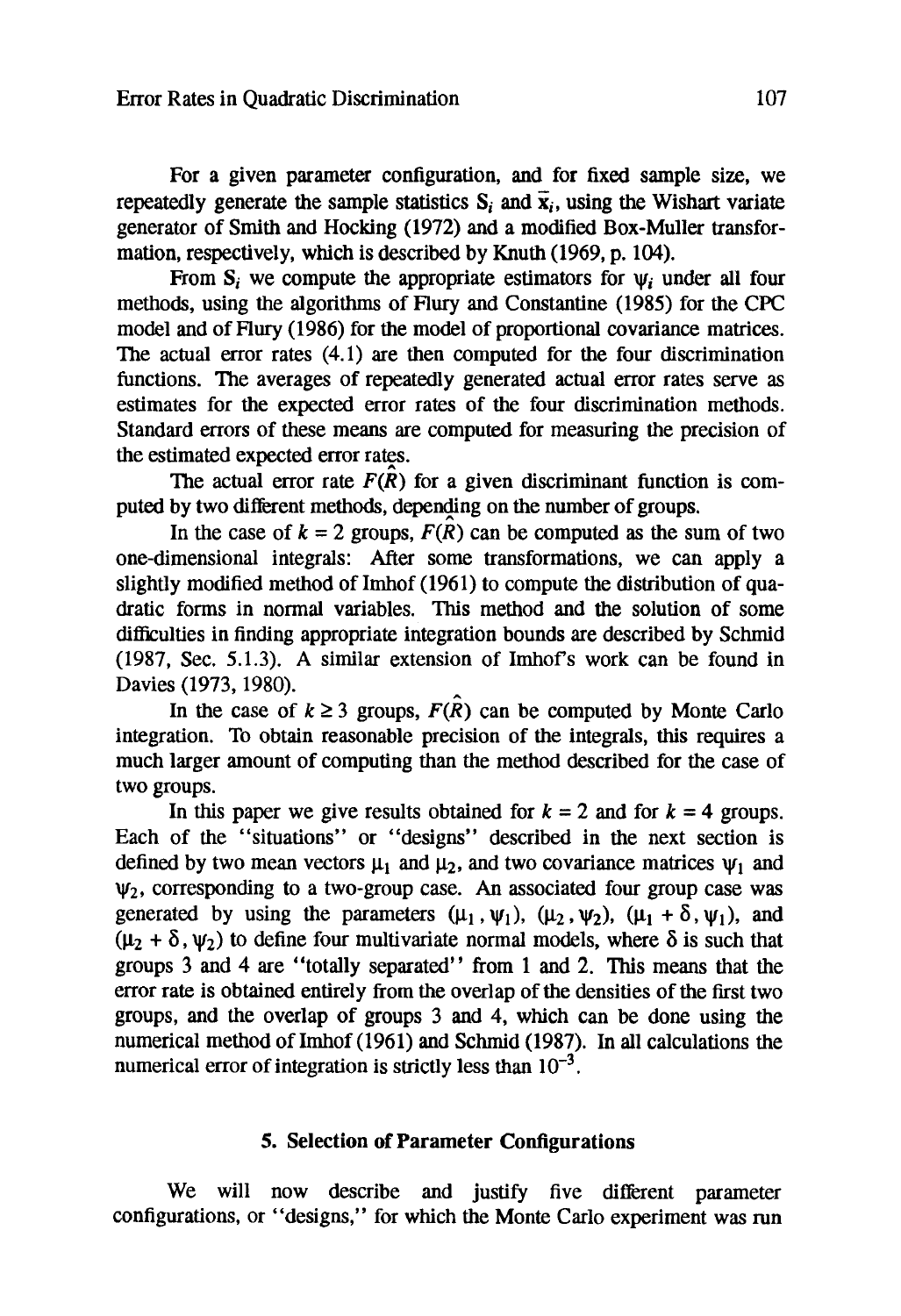to estimate expected error rates. All five designs share the following characteristics:

- the analysis is done for  $k = 2$  and  $k = 4$  groups as described in section 4
- the dimension of all designs (i.e., the number of variables) is  $p = 5$
- $\bullet$  the sample sizes  $N_i$  are always equal, and range from  $N_i = 10$  to  $N_i = 60$  in steps of 5
- 9 for each sample size, 1000 simulations are performed
- the prior probabilities are  $\frac{1}{2}$  (if  $k = 2$ ) and  $\frac{1}{4}$  (if  $k = 4$ ).

These choices reflect our experience from a larger number of simulations performed. The designs selected for presentation seemed to be the most informative ones. Evidently, the number of parameters that can be varied is, for all practical purposes, without limits, and so we constrained ourselves to a presentation of designs which have been described in the literature.

A detailed description of the five designs follows, all of them in terms of two covariance matrices  $\psi_1$  and  $\psi_2$ , and one mean vector  $\mu = \mu_1$ , assuming without loss of generality that  $\mu_2 = 0$ .

#### **Design** 1: Efron's standard model.

Efron's (1975) standard model is a prototype for linear discrimination, defined by  $\psi_1 = \psi_2 = I_5$  (the identity matrix of dimension  $5 \times 5$ ), and  $\mu = (\Delta, 0, 0, 0, 0)$ . We chose  $\Delta = 2.5$ , which is mostly arbitrary, but motivated by the idea that the four discrimination procedures should be compared in situations where good discrimination is possible but not trivial. The optimal error rate is  $E[R] = .1056$ . This design serves mostly the purpose of assessing the extent to which the four methods differ in an "optimal" situation. Note that optimal classification is based on the first variable alone; all other variables are pure noise.

#### Design 2: The proportional standard model.

This model, introduced by Flury and Schmid (1992, pp. 259), is very similar to Efron's standard model, the parameters being  $\psi_1 = I_5$ ,  $\psi_2 = \gamma I_5$ , and  $\mu = (\Delta, 0, 0, 0, 0)$ , where  $\gamma > 0$  is a constant of proportionality. In the particular numerical example we chose  $\Delta = 3$  and  $\gamma = 4$ . The optimal error rate is  $E[R] = .076$ .

## Design 3: O'Neill's model.

This is a design based on a particular model studied by O'Neill (1984) for the purpose of comparing the performance of linear and (ordinary) quadratic classification rules. It is defined by the parameter setup  $\psi_1 = I_5$ ,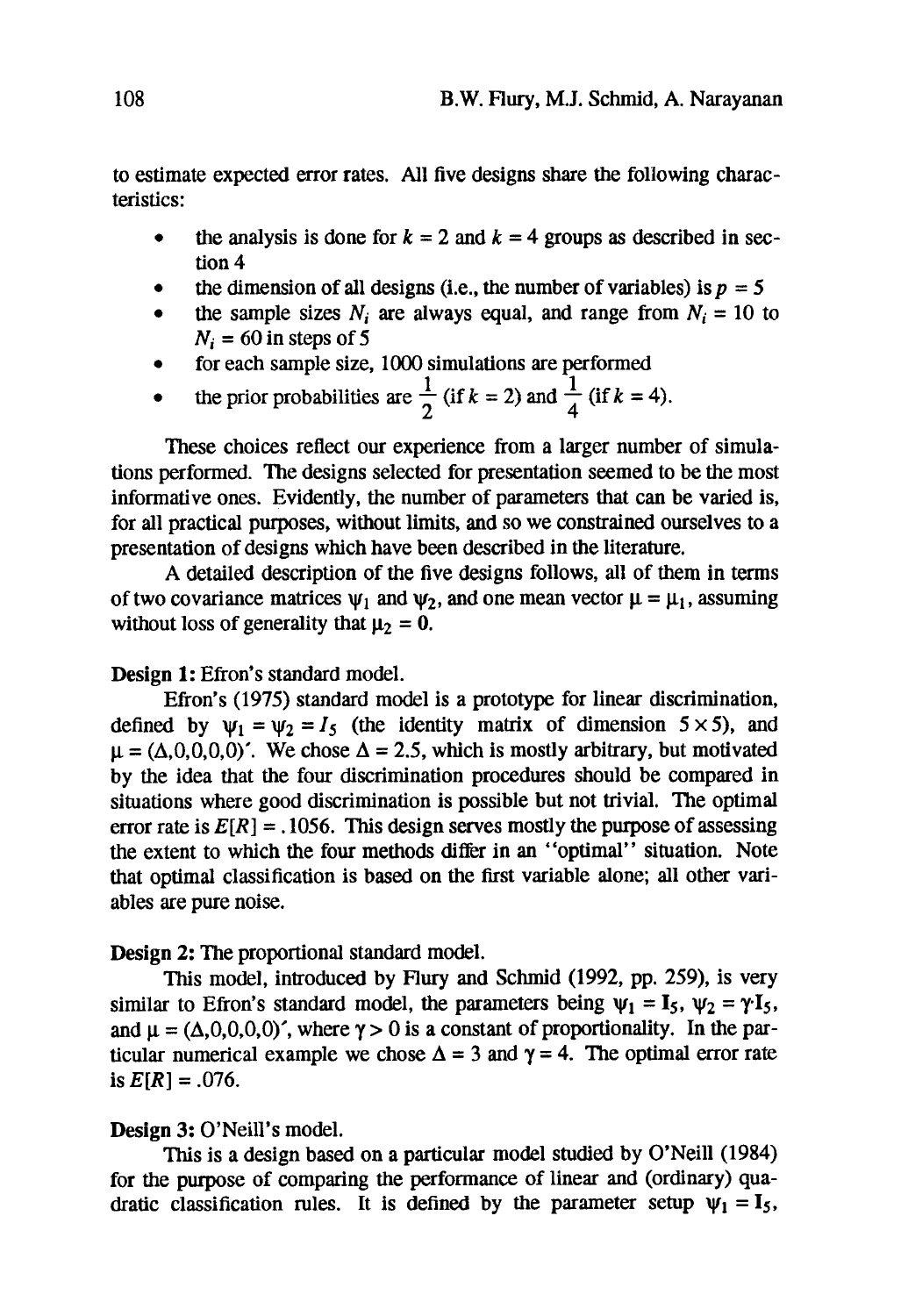$\Psi_2$  = diag( $\sigma^2$ , 1, 1, 1, 1), and  $\mu = (\Delta, 0, 0, 0, 0)$ . Optimal classification is quadratic in the first variable, all other variables are just noise. In our particular numerical example we chose  $\sigma = 3$  and  $\Delta = 4.5$ , yielding an optimal error rate of  $E[R] = .107$ .

O'Neill's model is interesting from two different points of view. First, as O'Neill (1984, 1992b) noticed, it takes a surprisingly large sample size for quadratic discrimination to outperform linear discrimination, even if the variances are quite different (such as  $\sigma^2 = 9$  in our numerical example). Second, O'Neill's model is a special case of CPC, but not proportional. That is, both CPC and ordinary quadratic discrimination are theoretically correct. However, as the asymptotic calculations of Flury and Schmid (1992) show, CPC discrimination (at least in the case of  $k = 2$  groups) is not expected to do much better than ordinary quadratic discrimination.

#### Design 4: A CPC model.

This design is based on the remark made already in section 3, that CPC discrimination should be better than quadratic discrimination if  $\lambda_{1h}^{-1} - \lambda_{1i}^{-1} =$  $\lambda_{2h}^{-1}$  -  $\lambda_{2i}^{-1}$  for all  $(j,h)$ . Thus design 4 should provide an indication of the "maximum benefit" to be expected from using CPC rather than ordinary quadratic discrimination. Our (admittedly very arbitrary) parameter setup for the numerical example is  $\psi_1 = \text{diag} \left[ \frac{1}{6}, \frac{1}{2}, \frac{1}{2}, \frac{1}{2}, \frac{1}{2}, \frac{1}{2} \right]$ ,  $\psi_2 = \text{diag} \left[ \frac{1}{4}, 1, 2, 5, 10 \right]$ , and  $\mu = (1,0,0,0,0)'$ , yielding an optimal error rate of  $E[R] = .067$ .

Design 5: A model with "informative noise."

Evidently there are zillions of ways in which to generate situations where none of the constrained Methods 2 to 4 is theoretically correct. We chose to present a situation where the parameter setup is similar to design 1, but now the "noise" variables contain some information on discrimination due to differences in variability. At the same time, we wanted the CPC model to be *"far* from correct." A particular way to generate such models is to take

$$
\psi_1 = \begin{bmatrix} 1 & 0 \\ 0 & E_4(\rho) \end{bmatrix},
$$

where  $E_4(\rho)$  is the equicorrelation matrix of dimension 4 by 4, with 1's on the diagonal, and  $\rho(-\frac{1}{3} < \rho < 1)$  in all off-diagonal entries. Defining  $\psi_2 = \text{diag}(1, 1 + 3\rho, 1 - \rho, 1 - \rho, 1 - \rho)$ , we have a design where  $\psi_1$  and  $\psi_2$ have identical eigenvalues, but different eigenvectors. This is a situation that both CPC and proportional discrimination were not meant to deal with, and it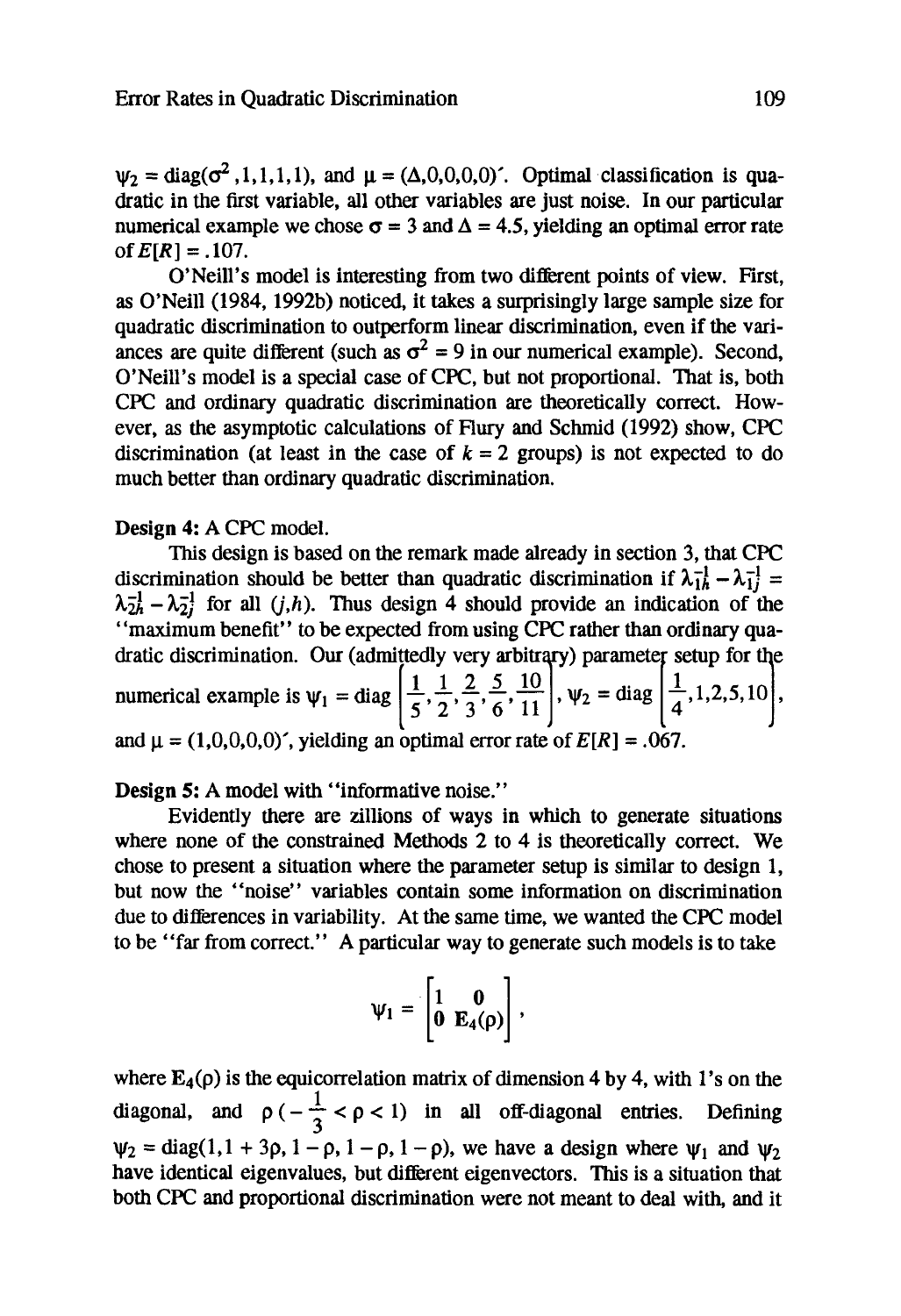will therefore be interesting to see if they offer any advantage over ordinary quadratic discrimination.

In our particular numerical example we chose

$$
\psi_1 = \begin{bmatrix} 1 & 0 & 0 & 0 & 0 \\ 0 & 1 & .5 & .5 & .5 \\ 0 & .5 & 1 & .5 & .5 \\ 0 & .5 & .5 & 1 & .5 \\ 0 & .5 & .5 & .5 & 1 \end{bmatrix},
$$

 $\Psi_2 = diag(1, 2.5, 5, 5, 5, 5)$ , and  $\mu = (2.5, 0, 0, 0, 0)'$ . This yields an optimal error rate of  $E[R] = .079$  (which is about three quarters of the optimal error rate in design 1).

#### **6. Results**

The numerical results obtained are summarized graphically for each of the five designs. There are two plots per design, one for  $k = 2$  groups, and one for  $k = 4$  groups. By construction (see section 4) of the four-group setup, the curve for Method 1 (DIFF) should be identical, up to sampling error, for  $k = 2$  and  $k = 4$ . Since the 2-group and the 4-group results were obtained from independent runs of the simulation algorithm, this provides an additional check for plausibility of the results.

Design 1: (Efron's standard model; see Figure 1). As expected, linear discrimination performs consistently best for all sample sizes and both the 2 sample and the 4-sample case. Proportional discrimination is only slightly worse. CPC and ordinary quadratic discrimination perform distinctly worse, with expected error rates typically about twice as far from the optimal error rate as the corresponding expected error rates for EQU and PROP. Even in the 4-sample case the advantage of CPC over DIFF is only very slight.

In summary, if the assumption of equality of covariance matrices holds true, then linear discrimination is best (as is clear from the fact that it is the most parsimonious method), but not much is lost if proportional discrimination is used. If CPC or ordinary quadratic discrimination are used, roughly twice as many observations are needed to obtain the same expected error rate.

As for the numerical precision of the results, the standard errors for mean error rates in 1000 simulations ranged from .0002  $(N_i = 60, k = 4,$ Method EQU) to .0041 ( $N_i = 10$ ,  $k = 4$ , Method CPC). Similar ranges of standard errors were found in the four other designs as well, and will not be reported.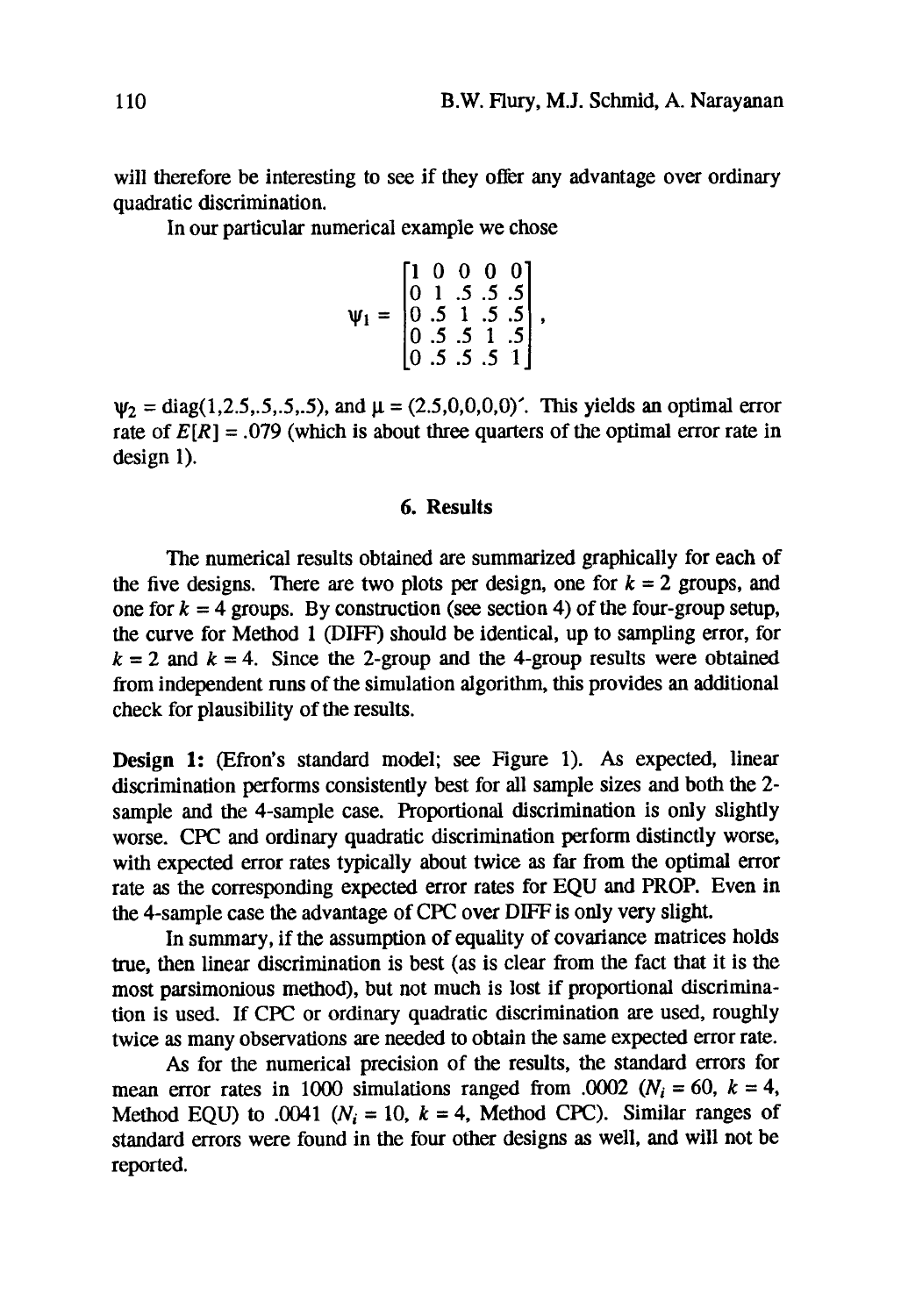

Figure 1. Average Error Rate for Design 1. (a)  $k = 2$  groups; (b)  $k = 4$  groups.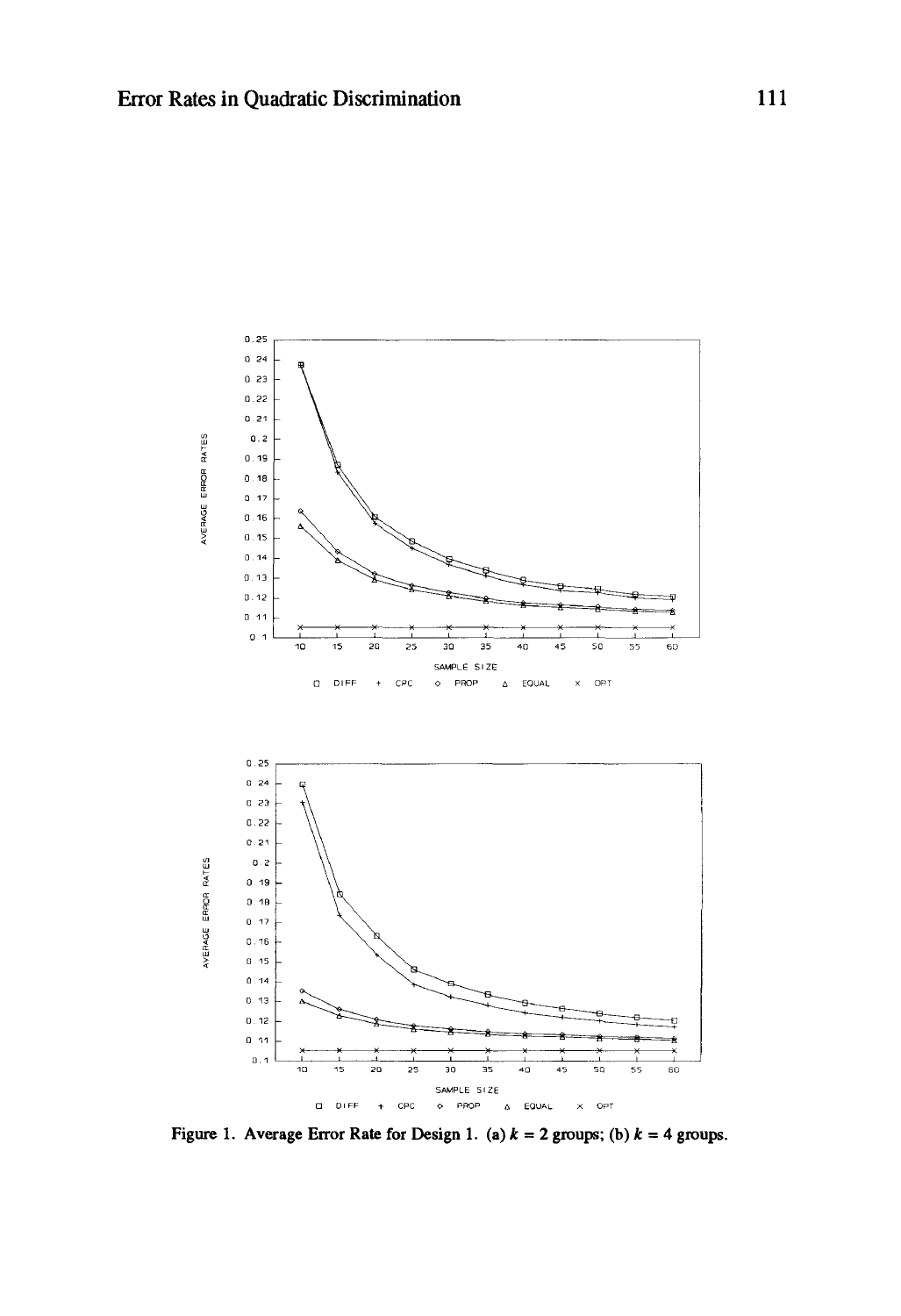

Figure 2. Average Error rate for Design 2. (a)  $k = 2$  groups; (b)  $k = 4$  groups.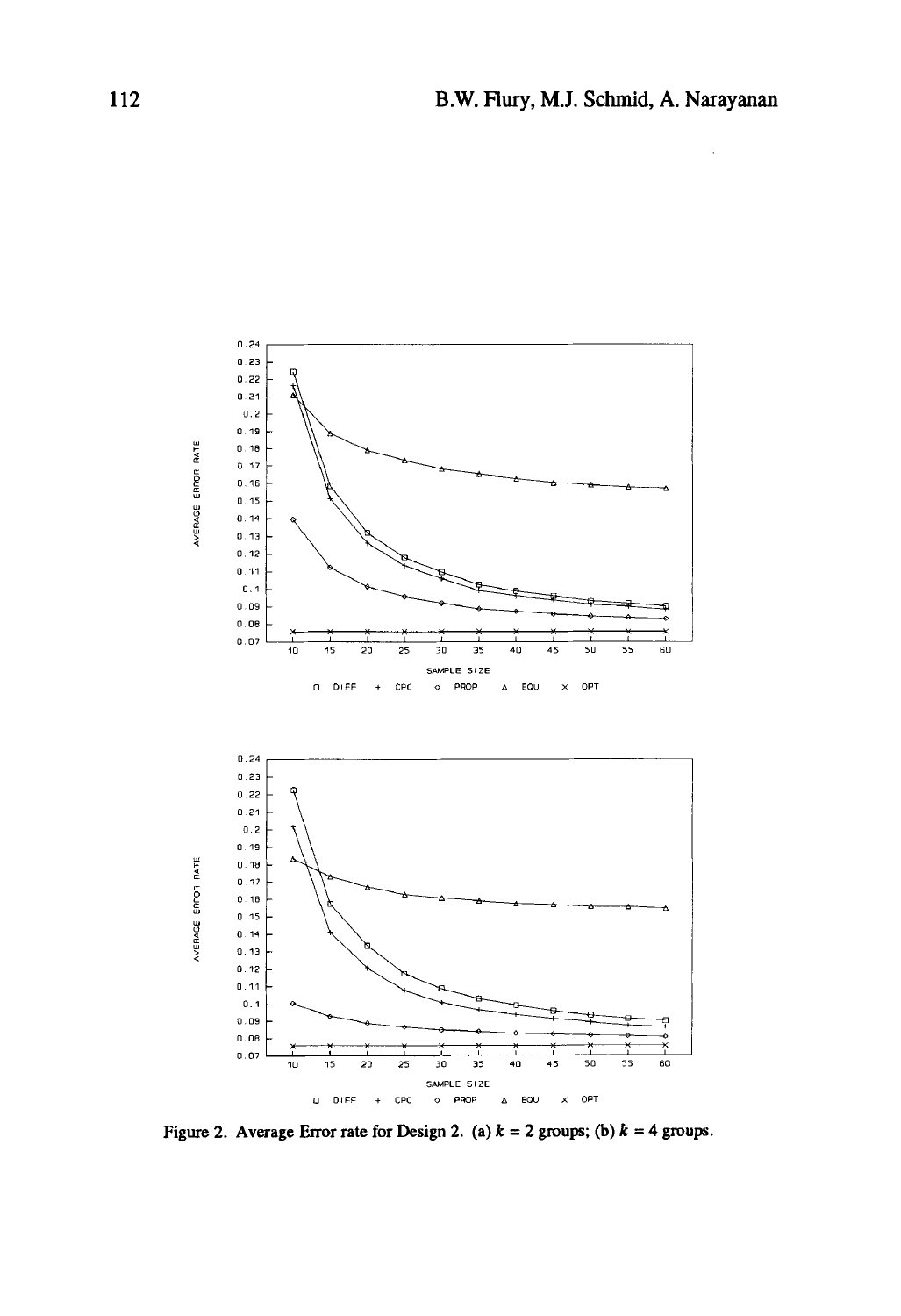**Design 2:** (Proportional standard model; see Figure 2). All methods except EQU are theoretically correct, but clearly PROP performs much better than either CPC, or DIFF. CPC performs somewhat better than DIFF, especially in the four-sample case. Remarkably, linear discrimination does as well or better than CPC or DIFF for very small sample sizes  $(N_i = 10)$ , thus giving a case where using a theoretically wrong but parsimonious method may be better than using a correct but overparameterized one. This is particularly remarkable in view of the relatively large constant of proportionality ( $\gamma = 4$ ) between the two covariance matrices. The main message from this example is, however, that proportional discrimination may provide a substantial improvement over ordinary quadratic discrimination, whenever it is appropriate.

**Design 3:** (O'Neill's model; see Figure 3). With the given numerical setup (i.e., a variance ratio of  $\sigma^2 = 9$  for the first variable), one would expect the two theoretically correct Methods CPC and DIFF to do considerably better than the "inappropriate" Methods EQU and PROP. Interestingly, all four methods behave very similarly, and only at sample sizes around  $N_i = 40$  DIFF starts to perform better than EQU. CPC discrimination appears to have a noticeable advantage over DIFF, particularly in the four-sample case. Interestingly, PROP performs worse than EQU for all sample sizes. A possible explanation for this somewhat unexpected phenomenon is that PROP introduces the "wrong" flexibility, compared to EQU. Proportional discrimination forces the boundaries of the classification regions to be genuinely quadratic, which is undesirable in this case.

O'Neill's model is the prototype of a situation where the direction of the mean difference vector in p-dimensional space is identical with the direction of the difference in variance. More precisely,  $\mu_1 - \mu_2$  is proportional to the eigenvector of  $\psi_1^{-1} \psi_2$  associated with the single characteristic root which is different from 1. The slow convergence of error rates in Figure 3 seems to indicate that none of the four methods of discrimination is well suited to handle this situation. Asymptotically, of course, both CPC and DIFF will reach the optimal error rate.

**Design** 4: (A CPC model; see Figure 4). Recall from section 5 that this design was "taylored" to favor CPC discrimination. Not surprisingly, CPC beats DIFF for all sample sizes, and by a larger margin for  $k = 4$  groups than for  $k = 2$  groups. The true surprise is the relatively good performance of proportional discrimination for all sample sizes. This is particularly astounding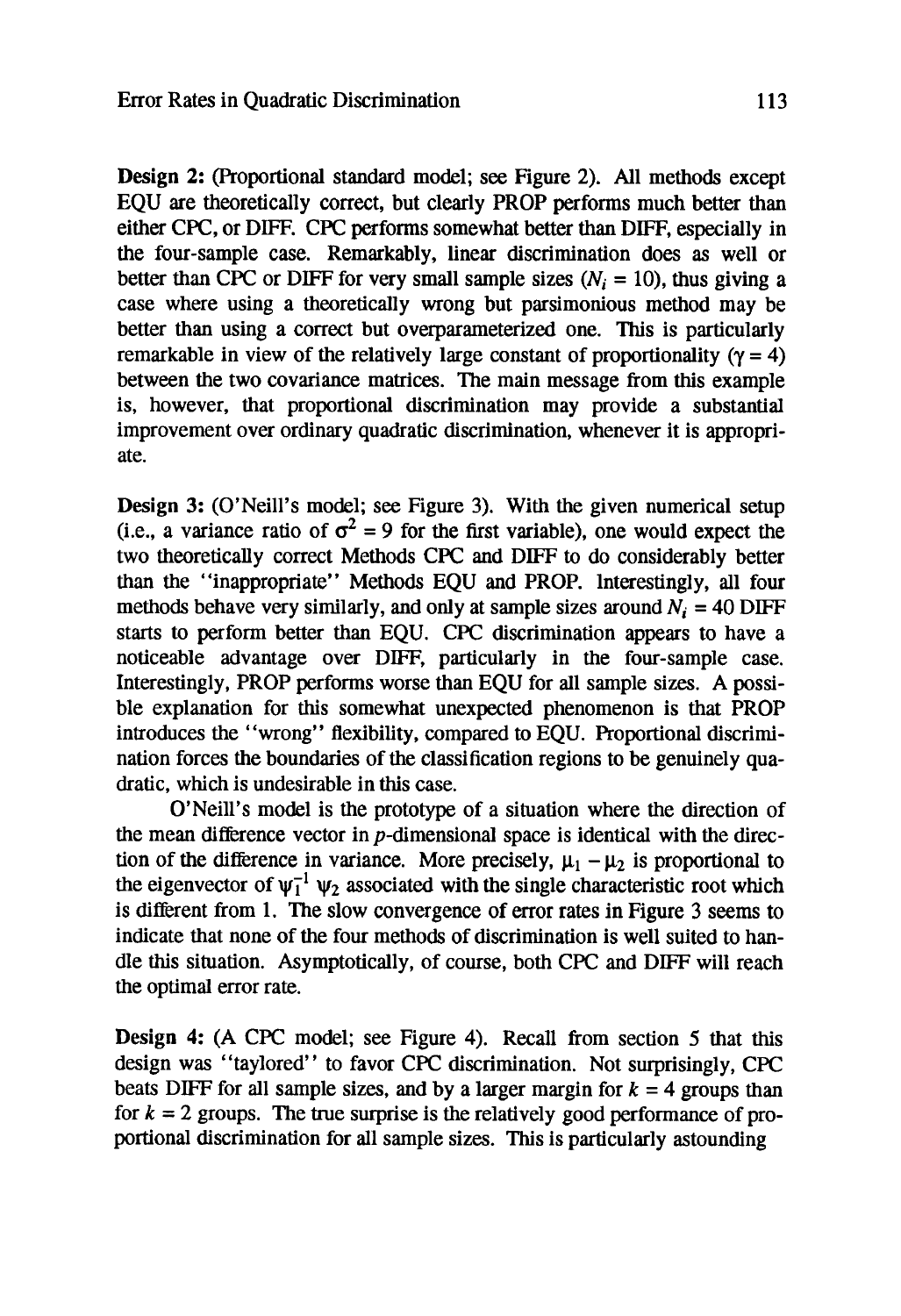

Figure 3. Average Error Rate for Design 3. (a)  $k = 2$  groups; (b)  $k = 4$  groups.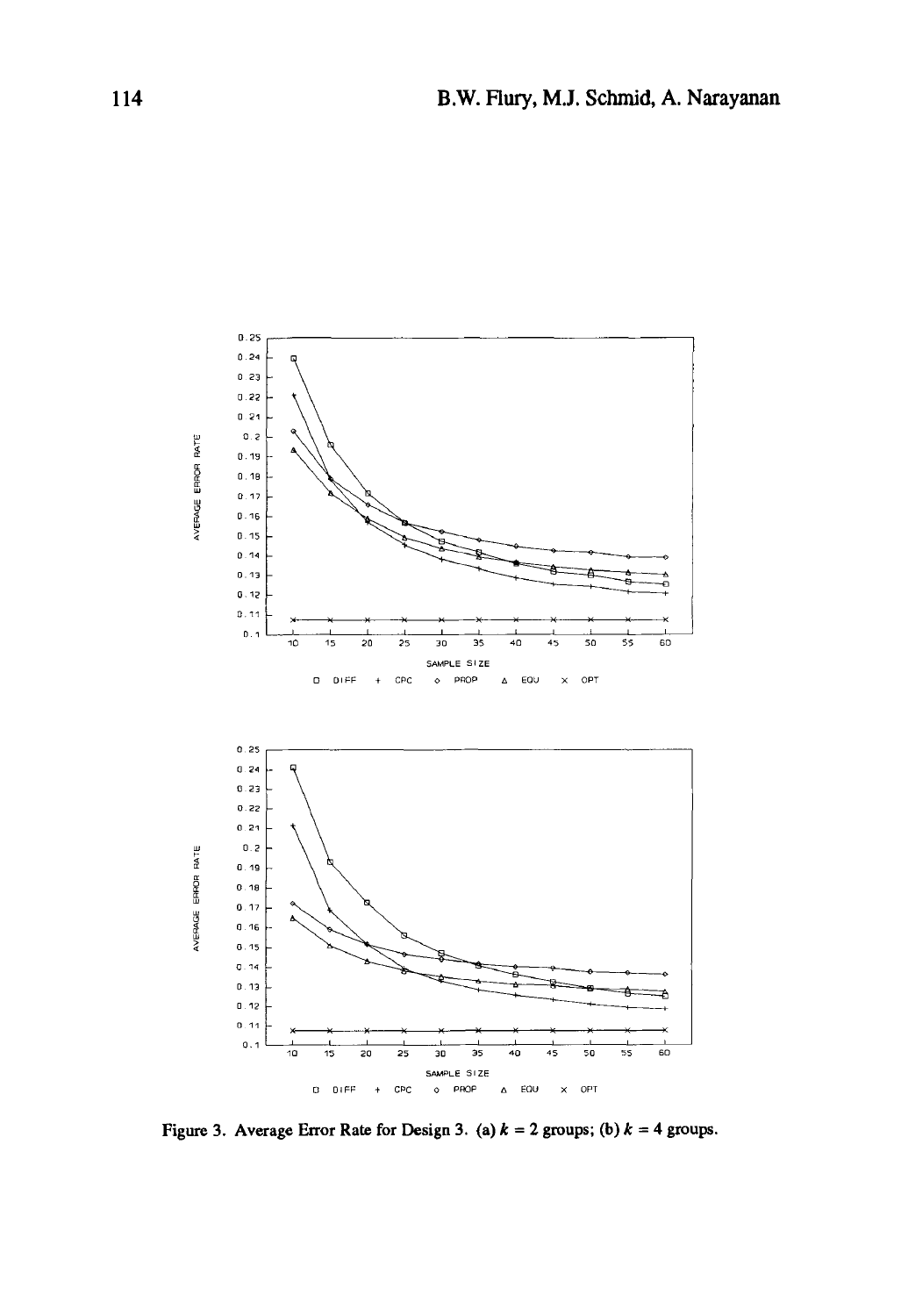

Figure 4. Average Error Rate for Design 4. (a)  $k = 2$  groups; (b)  $k = 4$  groups.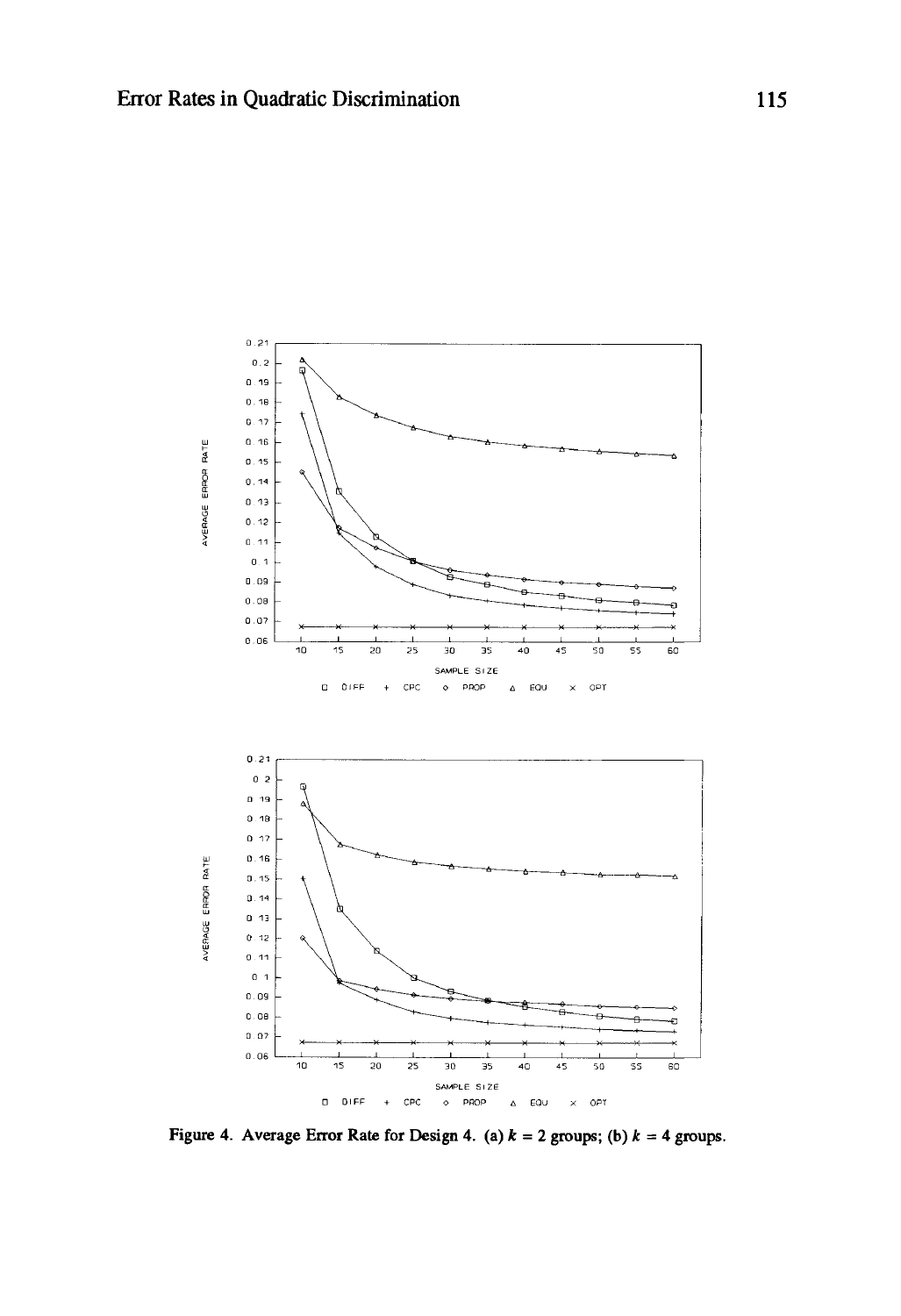

Figure 5. Average Error Rate for Design 5. (a)  $k = 2$  groups; (b)  $k = 4$  groups.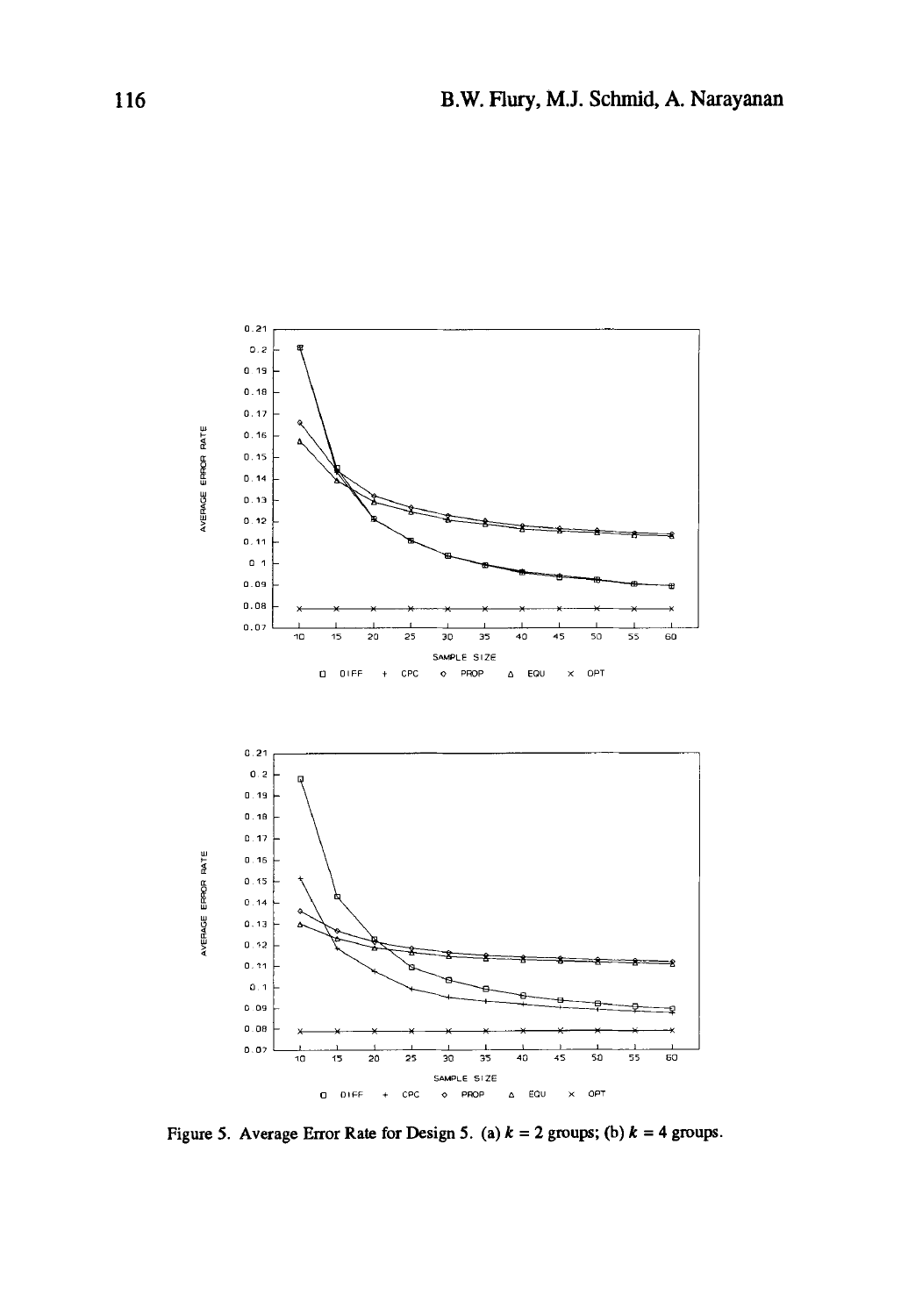in view of the fact that the variance ratios range from 1.25 (for the first variable) to 11.0 (for the fifth variable), meaning that the two covariance matrices are far from proportional, and it underlines the usefulness of proportional discrimination due to its flexibility while introducing only a single parameter for each additional group.

Design 5: (A model with "informative noise"; see Figure 5). Recall that the parameters in this design were chosen such as to favor ordinary quadratic discrimination. All three constrained methods are theoretically wrong. For all sample sizes and both  $k = 2$  and  $k = 4$  groups, PROP and EQU discrimination perform about identically. CPC discrimination performs about as well as DIFF for all sample sizes when  $k = 2$ , and beats DIFF for all sample sizes when  $k = 4$ . Of course asymptotically the single correct method (ordinary quadratic) will take over. Some calculations that are not reported in Figure 5 indicate that up to sample sizes of 100 there will be no noticeable advantage of DIFF over CPC.

All five designs reported here should be considered as "representatives" of interesting models, but the numerical values chosen for the parameters are somewhat arbitrary. We chose the parameter values such as to illustrate as many (expected or unexpected) phenomena as possible on limited space.

# **7. Discussion**

It is always difficult to draw general conclusions from limited simulation studies. We try to make some recommendations anyway, based on the simulation results as well as the asymptotic results of Flury and Schmid (1992).

- . Among competing and theoretically correct models, choose the most parsimonious one, i.e., the one which has the smallest number of functionally independent parameters to estimate. Note that this does not necessarily imply computational parsimony, because both the CPC and the PROP methods require iterafive computations for parameter estimation.
- 2. Whenever the assumption of equality of covariance matrices seems questionable, consider proportional discrimination. In the worst case, it may perform slightly worse than linear discrimination (Designs 3 and 5). In more fortunate cases, it may perform much better than linear discrimination (Designs 2 and 4), and beat theoretically correct methods for finite sample sizes even when the covariance matrices are far from proportional (Design 4). This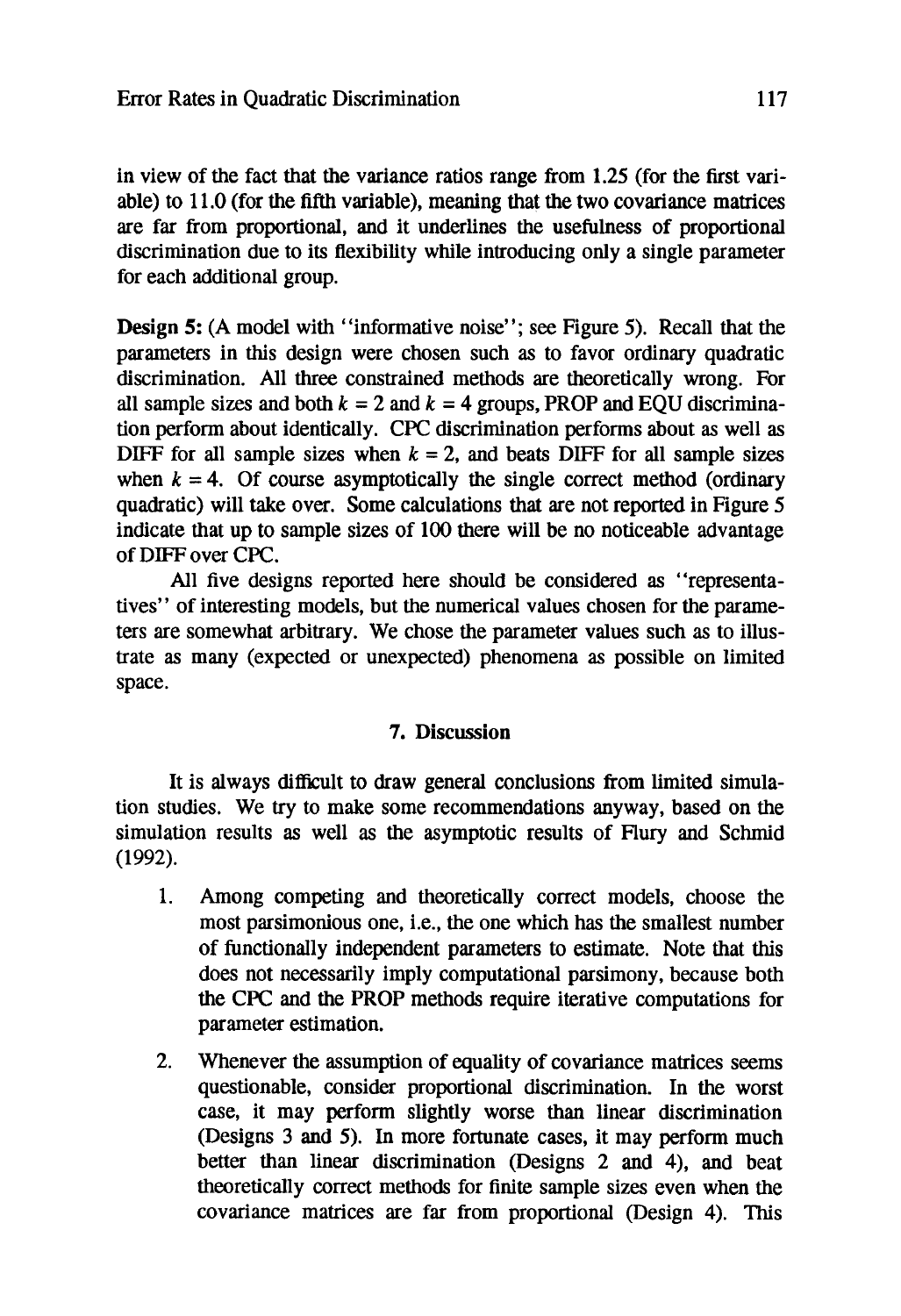confirms the suggestion made by the "Panel on Discriminant Analysis, Classification, and Clustering" (1987, p. 61), as well as empirical results obtained by Kirby et al (1991).

- 3. CPC discrimination may in some situations reduce the expected error rates, but the improvement over ordinary quadratic discrimination is typically not great. Together with the fact that CPC discrimination is not scale-invariant, this indicates that it does not offer much advantage, except perhaps in cases where a CPC model is fitted to the data for its own intrinsic value.
- 4. Ordinary quadratic discrimination should be avoided whenever possible.

For completeness we should mention that our proposed "intermediate" procedures CPC and PROP are not the only attempts to compromise between linear and quadratic discrimination. An interesting approach named "regularized discriminant analysis" (Friedman 1989, McLachlan 1992) consists of shrinking each sample covariance matrix  $S_i$  towards the pooled covariance matrix S, using a single regularization parameter  $\lambda, 0 \le \lambda \le 1$ . The extreme cases  $\lambda = 0$  and  $\lambda = 1$  then yield exactly the ordinary quadratic and the linear classification rule, respectively. In addition, a shrinkage parameter  $\gamma$ ( $0 \le \gamma \le 1$ ) is introduced to control shrinkage of each covariance matrix towards a multiple of the identity matrix, thereby counteracting the bias of the sample eigenvalues. For practical applications, the optimal values of  $\lambda$  and  $\gamma$ are determined by cross-validation. Green and Rayens (1989) and Rayens (1990) propose a similar technique, based on empirical Bayes estimates, to find a proper compromise between linear and quadratic discrimination.

Another approach to reducing the "noise" introduced by parameter estimation is the so-called Euclidean distance classifier of Marco, Young, and Turner (1987). Their procedure is based on Euclidean distance to sample means, and therefore avoids estimation of variances and covariances altogether. This method is optimal when all covariance matrices are equal and proportional to the identity matrix. In our hierarchy of methods the Euclidean distance classifier would be number 5, following linear discrimination. Similarly, a discrimination method recently proposed by Chatterjee and Narayanan (1992) avoids estimation of variances and covariances entirely by using Hausdorff distance. Yet another method that ranks in the hierarchy between levels 1 and 3 (and therefore competes directly with CPC discrimination) is based on estimating a common correlation matrix for all  $k$  groups, as in Manly and Rayner (1987). This method avoids the difficulty concerning lack of scale invariance of CPC mentioned in remark 3 above. The common correlation matrix method estimates exactly the same number of parameters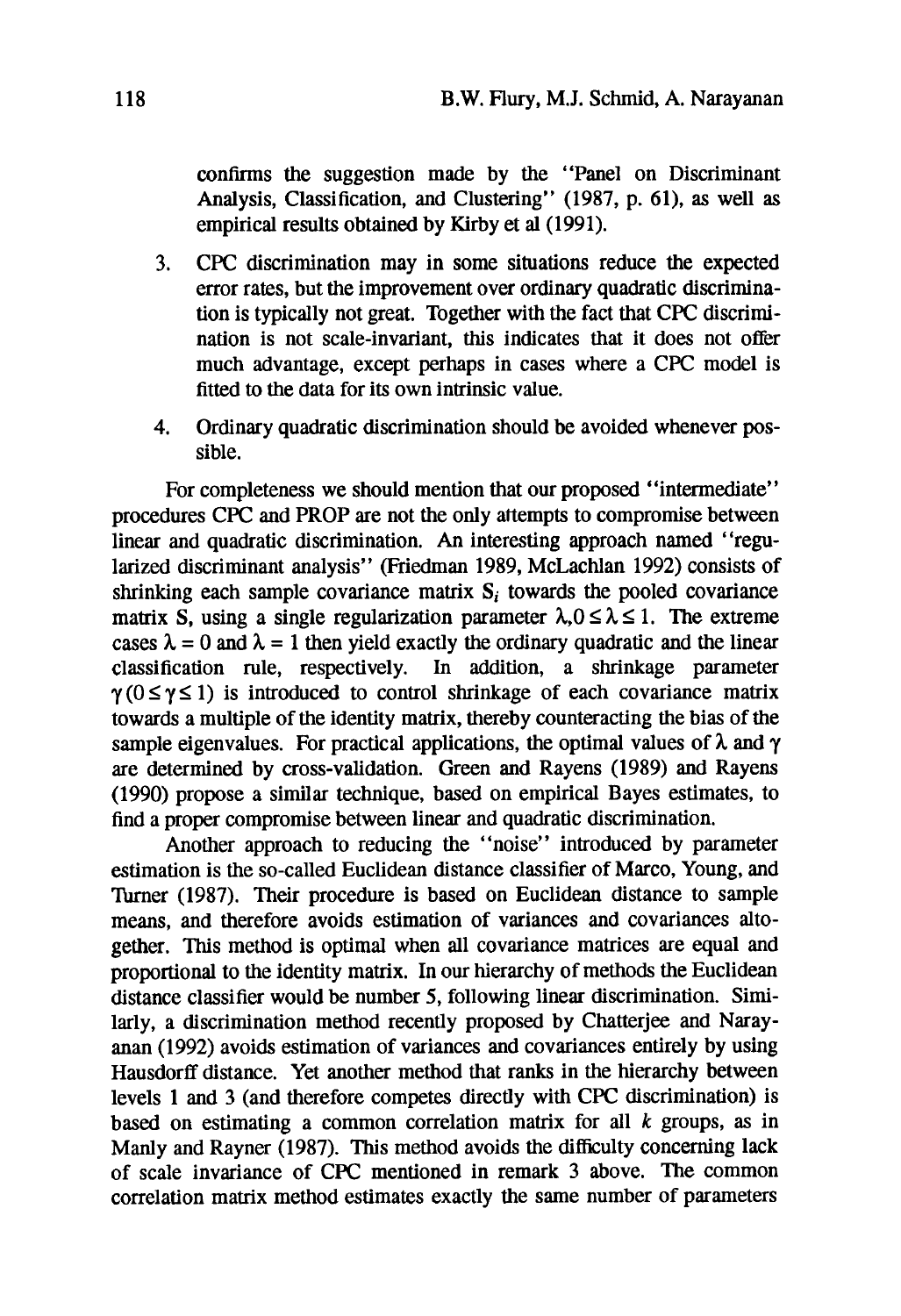**as CPC; we speculate therefore that it would not offer any great advantage over DIFF either.** 

**The obvious question addressed in the above mentioned paper of Friedman (1989), but left open here, is how to decide for a given method in a practical situation. A simple answer is, use likelihood ratio tests or an information criterion (see Hury 1988, Chapter 7). However as Greene and Rayens (1989) point out, testing is usually not appropriate because a parsimonious but theoretically wrong method (LDA) often outperforms the correct method (DIFF) even when a test for equality of covafiance matrices rejects the null hypothesis at a very small level. A cross-validatory choice based on a predictive criterion is clearly to be preferred. This is even more evident in view of the fact that non-normality of the distributions may be as important as differences between covariance matrices. All calculations reported in this article are based on multivariate normality and may not be valid if the normality assumptions are severely violated. Nevertheless, just as in regularized discriminant analysis, a cross-validation based choice of one of the four methods of discrimination does not depend on the correctness of the model assumptions.** 

#### **References**

- ANDERSON, T. W. (1984), *An Introduction to Multivariate Statistical Analysis,* **Wiley, New**  York.
- CHATrERJEE, S., and NARAYANAN, A. (1992), "A **New Method of Discrimination and Classification** Using a Hausdorff Type Distance," *Australian Journal of Statistics, 34,*  391-406.
- DAVIES, R. B. (1973), **"Numerical Inversion of a Characteristic** Function," *Biometrika, 60,*  415-417.
- DAVIES, R. B. (1980), "The **Distribution of** a Linear **Combination of Chi-square Random**  Variables," Algorithm AS 155, *Applied Statistics, 29,* 323-333.
- EFRON, B. (1975), "The **Efficiency of Logistic Regression Compared to Normal** Discriminant Analysis" *Journal of the American Statistical Association, 70,* 892-898.
- FLURY, B. (1986), **"Proportionality of k Covariance Matrices"** *Statistics and Probability Letters, 4,* 29-33.
- FLURY, B. (1988), *Common Principal Components and Related Multivariate Models,* Wiley, **New** York.
- FLURY, B., and CONSTANTINE, G. (1985), "The  $F-G$  Diagonalization Algorithm," Algorithm AS 211, *Applied Statistics, 34,* 177-183.
- FLURY, B. and SCHMID, M. (1992), "Quadratic Discriminant **Functions with Constraints on the Covariance Matrices: Some Asymptotic Results,"** *Journal of Multivariate Analysis, 40,* 244-261.
- FRIEDMAN, J. H. (1989), "Regularized Discriminant Analysis," *Journal of the American Statistical Association, 84,* 165-175.